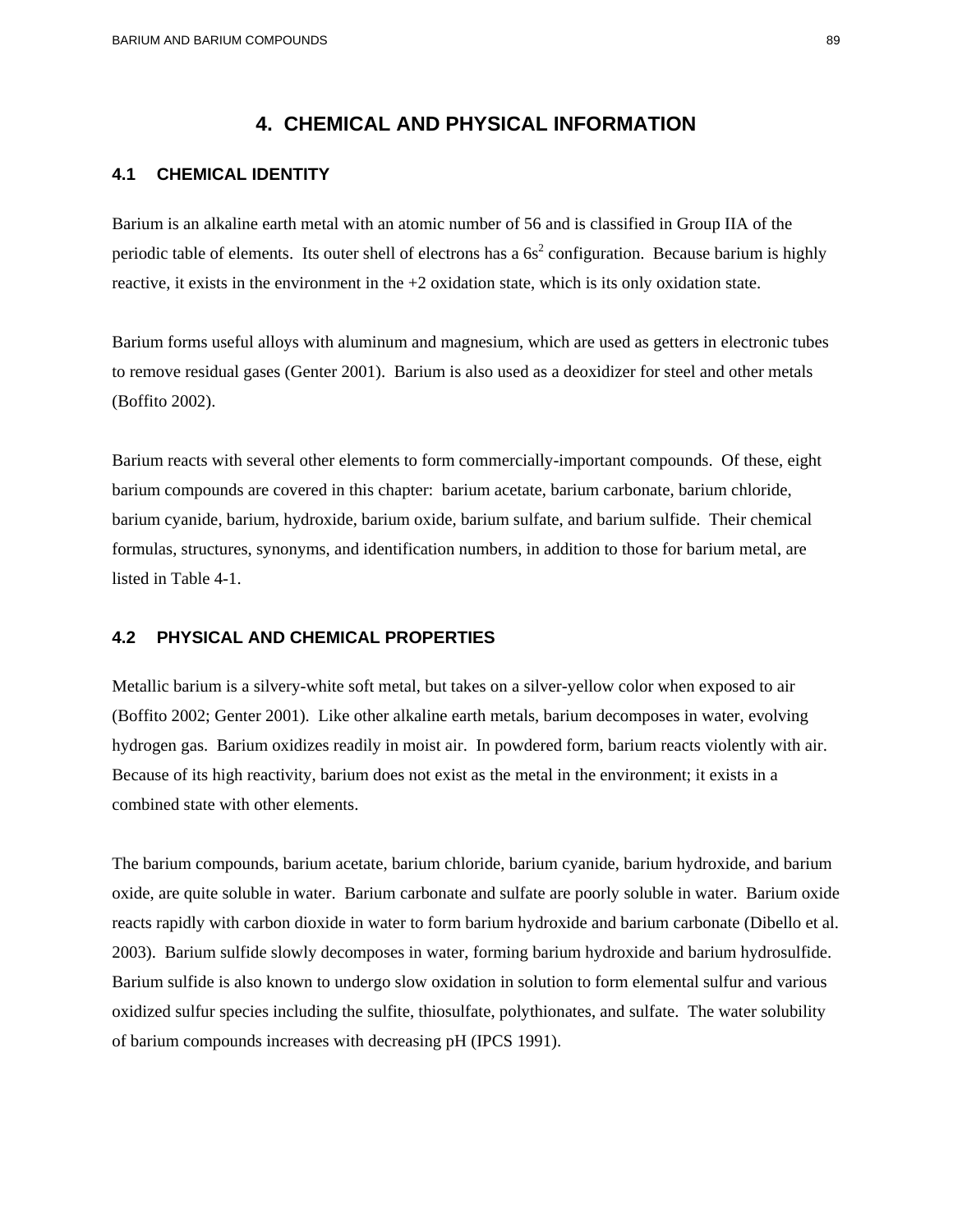| Characteristic             | <b>Barium</b>          | Barium acetate                                | Barium carbonate                                                                         |
|----------------------------|------------------------|-----------------------------------------------|------------------------------------------------------------------------------------------|
| Synonyms                   | No data                | Acetic acid, barium salt;<br>barium diacetate | Carbonic acid, barium salt;<br>barium monocarbonate;<br>Pigment White 10; BW-C3;<br>BW-P |
| Trade names                | No data                | No data                                       | No data                                                                                  |
| Chemical formula           | Ba                     | $Ba(C_2H_3O_2)_2$                             | BaCO <sub>3</sub>                                                                        |
| Chemical structure         | Ba                     | $2+$<br>Ba <sup>1</sup><br>H <sub>3</sub> C   | [Ba <sup>2+</sup> ] [CO <sub>3</sub> <sup>2-</sup> ]                                     |
| Identification numbers:    |                        |                                               |                                                                                          |
| CAS registry               | 7440-39-3              | 543-80-6                                      | 513-77-9                                                                                 |
| <b>NIOSH RTECS</b>         | CQ8370000 <sup>b</sup> | AF4550000 <sup>b</sup>                        | CQ8600000 <sup>b</sup>                                                                   |
| EPA hazardous<br>waste     | D <sub>005</sub>       | No data                                       | D005                                                                                     |
| DOT/UN/NA/IMCO<br>shipping | UN1440/IMO 4.3         | No data                                       | UN 1564/IMO 6.1                                                                          |
| <b>HSDB</b>                | 4481                   | No data                                       | 950                                                                                      |
| <b>EINECS</b>              | 231-149-1              | 208-849-0                                     | 208-167-3                                                                                |
| <b>NCI</b>                 | No data                | No data                                       | No data                                                                                  |

# **Table 4-1. Chemical Identity of Barium and Barium Compoundsa**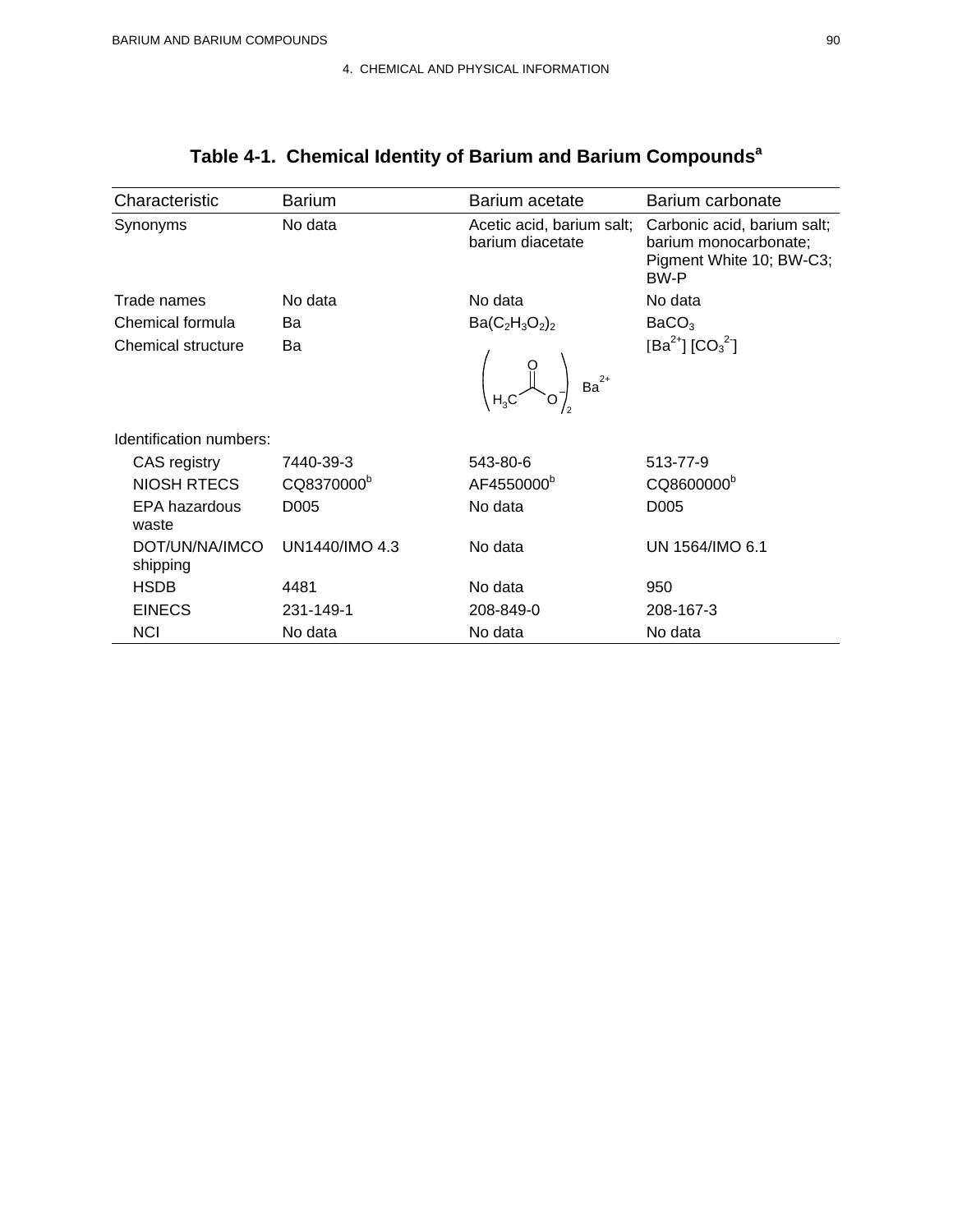| Characteristic             | Barium chloride                             | Barium cyanide                  | Barium hydroxide                                                |
|----------------------------|---------------------------------------------|---------------------------------|-----------------------------------------------------------------|
| Synonyms                   | Barium dichloride;<br>NCI-C61074; SBa 0108E | Barium dicyanide                | Barium dihydroxide; barium<br>hydroxide lime; caustic<br>baryta |
| Trade names                | No data                                     | No data                         | No data                                                         |
| Chemical formula           | BaCl <sub>2</sub>                           | Ba(CN) <sub>2</sub>             | Ba(OH) <sub>2</sub>                                             |
| Chemical structure         | $[Ba^{2+}] [CI]_2$                          | $[Ba^{2+}]$ $[CN]$ <sub>2</sub> | $[Ba^{2+}] [OH]_2$                                              |
| Identification numbers:    |                                             |                                 |                                                                 |
| CAS registry               | 10361-37-2                                  | 542-62-1                        | 17194-00-2                                                      |
| <b>NIOSH RTECS</b>         | CQ8750000 <sup>b</sup>                      | CQ8785000 <sup>b</sup>          | CQ9200000 <sup>b</sup>                                          |
| EPA hazardous<br>waste     | D005                                        | PO13/D003/D005                  | D <sub>005</sub>                                                |
| DOT/UN/NA/IMCO<br>shipping | UN 1564/IMO 6.1                             | UN 1565/IMO 6.1                 | UN 1564/IMO 6.1                                                 |
| <b>HSDB</b>                | 2633                                        | 403                             | 1605                                                            |
| <b>EINECS</b>              | 233-788-1                                   | 208-822-3                       | 241-234-5                                                       |
| <b>NCI</b>                 | No data                                     | No data                         | No data                                                         |

# **Table 4-1. Chemical Identity of Barium and Barium Compoundsa**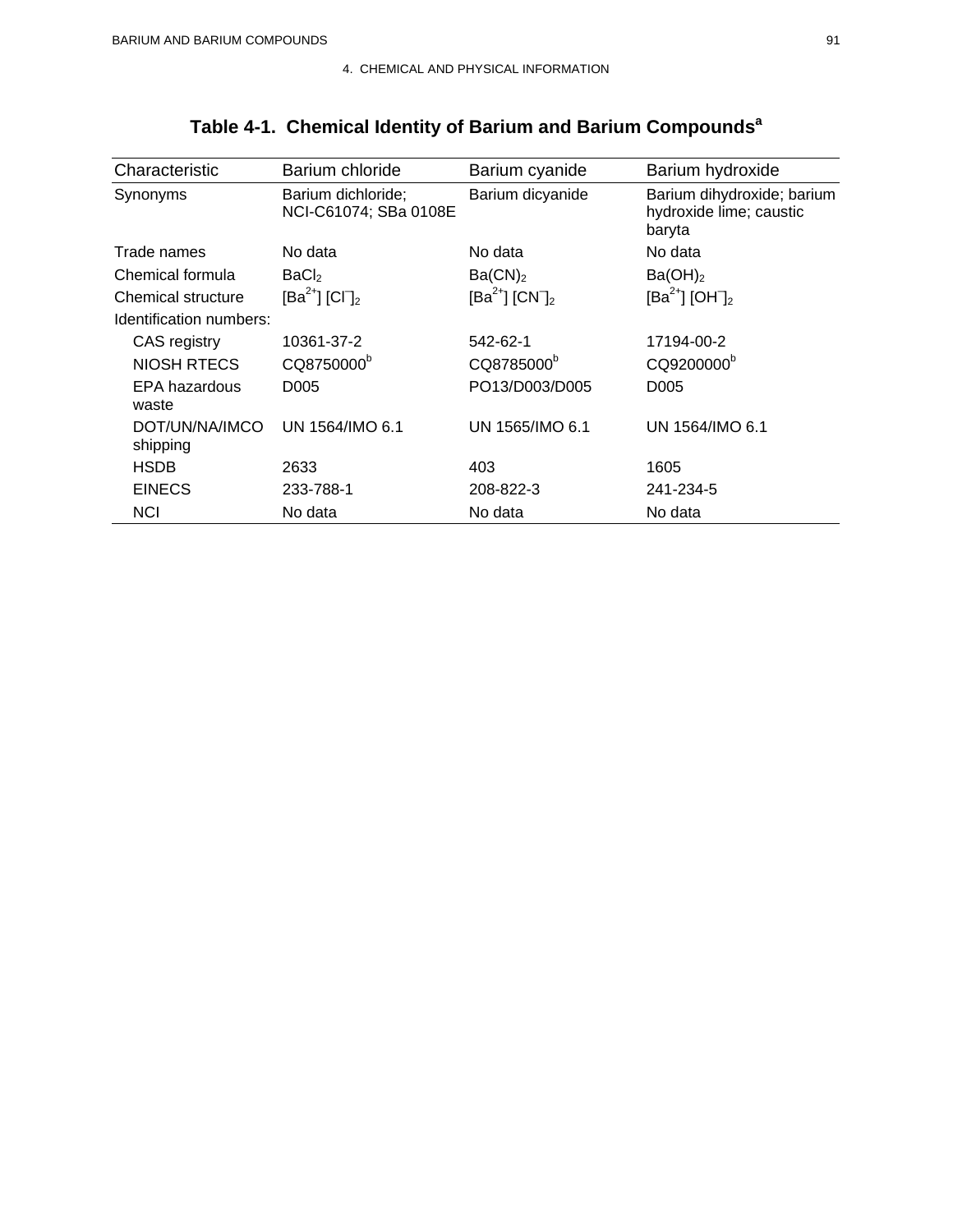| Characteristic             | Barium oxide                                                                                                        | Barium sulfate                                                                                                                                                                   | Barium sulfide               |
|----------------------------|---------------------------------------------------------------------------------------------------------------------|----------------------------------------------------------------------------------------------------------------------------------------------------------------------------------|------------------------------|
| Synonyms                   | Barium monoxide; barium Artificial heavy spar;<br>protoxide; baryta; calcined artificial barite; baridol;<br>baryta | barytes; blanc fixe; C.I.<br>Pigment White 21;<br>Citobaryum; Enamel<br>White; E-Z-Paque;<br>Solbar; precipitated<br>barium sulphate; sulfuric<br>acid, barium salt <sup>t</sup> | Barium suphide               |
| Trade names                | No data                                                                                                             | No data                                                                                                                                                                          | No data                      |
| Chemical formula           | <b>BaO</b>                                                                                                          | BaSO <sub>4</sub>                                                                                                                                                                | BaS                          |
| Chemical structure         | $[Ba^{2+}] [O^{2-}]$                                                                                                | [Ba <sup>2+</sup> ] [SO <sub>4</sub> <sup>2</sup> ]                                                                                                                              | $[Ba^{2+}] [S^2]$            |
| Identification numbers:    |                                                                                                                     |                                                                                                                                                                                  |                              |
| CAS registry               | 1304-28-5                                                                                                           | 7727-43-7                                                                                                                                                                        | 21109-95-5                   |
| <b>NIOSH RTECS</b>         | CQ9800000 <sup>b</sup>                                                                                              | CR0600000 <sup>b</sup>                                                                                                                                                           | CR0660000 <sup>b</sup>       |
| EPA hazardous<br>waste     | No data                                                                                                             | D <sub>005</sub>                                                                                                                                                                 | No data                      |
| DOT/UN/NA/IMCO<br>shipping | <b>UN1884</b>                                                                                                       | UN1564/IMO6.1                                                                                                                                                                    | UN1564/IMDG6.1 $\textdegree$ |
| <b>EINECS</b>              | 215-127-9                                                                                                           | 231-784-4                                                                                                                                                                        | 244-214-4                    |
| <b>HSDB</b>                | No data                                                                                                             | 5041                                                                                                                                                                             | No data                      |
| <b>NCI</b>                 | No data                                                                                                             | No data                                                                                                                                                                          | No data                      |

## **Table 4-1. Chemical Identity of Barium and Barium Compoundsa**

<sup>a</sup>All information obtained from HSDB 2007 and ChemIDplus 2007 except where noted<br>bpTECS 2007 <sup>b</sup>RTECS 2007 <sup>c</sup>Kresse et al. 2007

CAS = Chemical Abstracts Service; DOT/UN/NA/IMCO = Department of Transportation/United Nations/North America/Intergovernmental Maritime Dangerous Goods Code; EINECS = European Inventory of Existing Commercial chemical Substances; EPA = Environmental Protection Agency; HSDB = Hazardous Substances Data Bank; NCI = National Cancer Institute; NIOSH = National Institute for Occupational Safety and Health; RTECS = Registry of Toxic Effects of Chemical Substances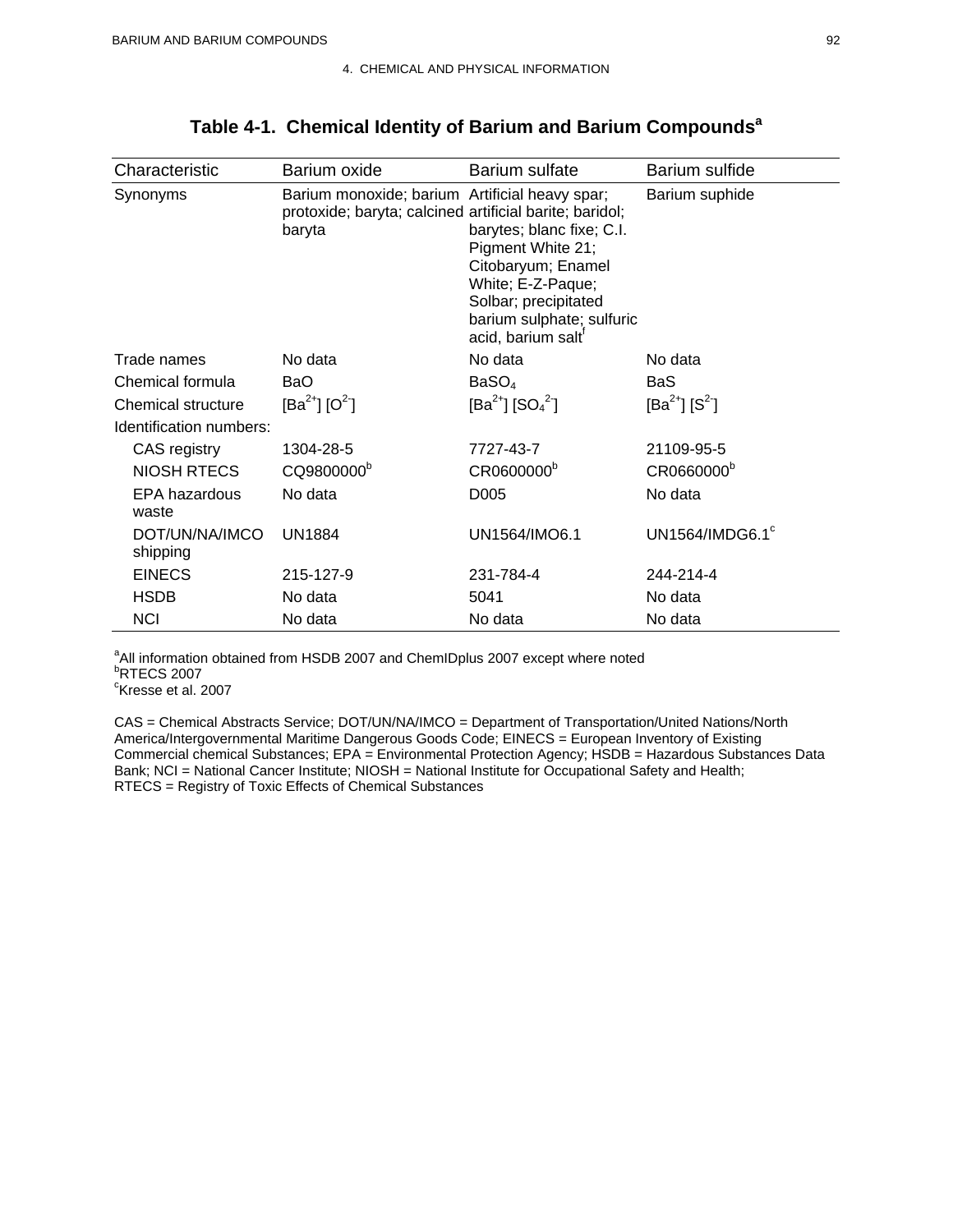#### 4. CHEMICAL AND PHYSICAL INFORMATION

Information regarding the physical and chemical properties of barium and barium compounds is located in Table 4-2.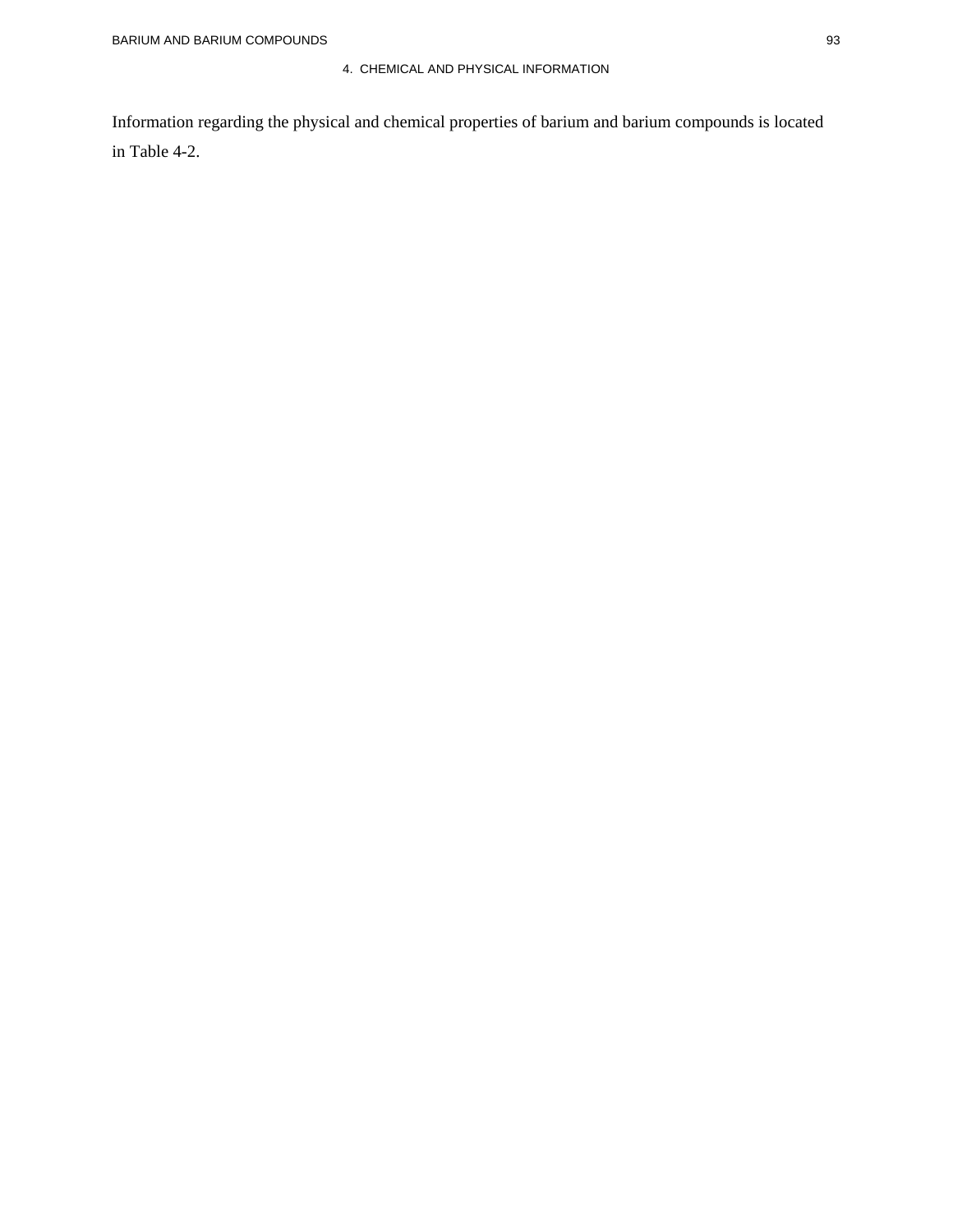| Property                      | <b>Barium</b>                                                                                        | Barium acetate                                                          | Barium carbonate                                                                                                                                                    |
|-------------------------------|------------------------------------------------------------------------------------------------------|-------------------------------------------------------------------------|---------------------------------------------------------------------------------------------------------------------------------------------------------------------|
| Molecular weight              | 137.327                                                                                              | 255.416 (anhydrous)<br>273.431 (monohydrate)                            | 197.336                                                                                                                                                             |
| Physical description          | Silvery-yellow metal;<br>cubic                                                                       | White powder<br>(anhydrous); white<br>crystals (monohydrate)            | White orthorhombic crystals                                                                                                                                         |
| Melting point                 | 727 °C                                                                                               | Decomposes at 110 °C 1,555 °C<br>(monohydrate)                          |                                                                                                                                                                     |
| Boling point                  | 1,897 °C                                                                                             | No data                                                                 | No data                                                                                                                                                             |
| Density                       | 3.62 g/cm <sup>3</sup>                                                                               | 2.47 $q/cm3$<br>(anhydrous);<br>2.19 g/cm <sup>3</sup><br>(monohydrate) | 4.2865 g/cm <sup>3</sup>                                                                                                                                            |
| Specific gravity              | No data                                                                                              | 2.02 (below 24.7 $^{\circ}$ C) <sup>b</sup>                             | No data                                                                                                                                                             |
| Odor                          | No data                                                                                              | No data                                                                 | Odorless <sup>c</sup>                                                                                                                                               |
| Odor threshold                | No data                                                                                              | No data                                                                 | No data                                                                                                                                                             |
| Solubility:                   |                                                                                                      |                                                                         |                                                                                                                                                                     |
| Water                         | Reacts with water                                                                                    | 79.2 g/100 g water at<br>25 °C                                          | 0.0014 g/100 g water at<br>20 °C; soluble in dilute HCI,<br>$HNO3$ , and acetic acid <sup>d</sup> ;<br>soluble in $NH_4Cl$ and $NH_4NO_3$<br>solutions <sup>d</sup> |
| Organic solvents              | Slightly soluble in<br>ethanol                                                                       | Slightly soluble in<br>ethanol (monohydrate)                            | Insoluble in alcohol <sup>e</sup>                                                                                                                                   |
| <b>Partition coefficients</b> | No data                                                                                              | No data                                                                 | No data                                                                                                                                                             |
| Vapor pressure                | 6.65x10 $^{4}$ mmHg (at<br>630 °C) <sup>f</sup> ; 0.998 mmHg<br>(at 1,050 $^{\circ}$ C) <sup>f</sup> | No data                                                                 | Essentially zero <sup>9</sup>                                                                                                                                       |
| Henry's law coefficients      | No data                                                                                              | No data                                                                 | No data                                                                                                                                                             |
| Autoignition temperature      | No data                                                                                              | No data                                                                 | Nonflammable <sup>c</sup>                                                                                                                                           |
| Flashpoint                    | No data                                                                                              | No data                                                                 | Nonflammable <sup>c</sup>                                                                                                                                           |
| Flammability limits           | Explosion hazard if<br>exposed to moist air <sup>d</sup>                                             | No data                                                                 | Nonflammable <sup>c</sup>                                                                                                                                           |
| <b>Conversion factors</b>     | No data                                                                                              | No data                                                                 | No data                                                                                                                                                             |
| <b>Explosive limits</b>       | No data                                                                                              | No data                                                                 | No data                                                                                                                                                             |

# Table 4-2. Physical and Chemical Properties of Barium and Barium Compounds<sup>a</sup>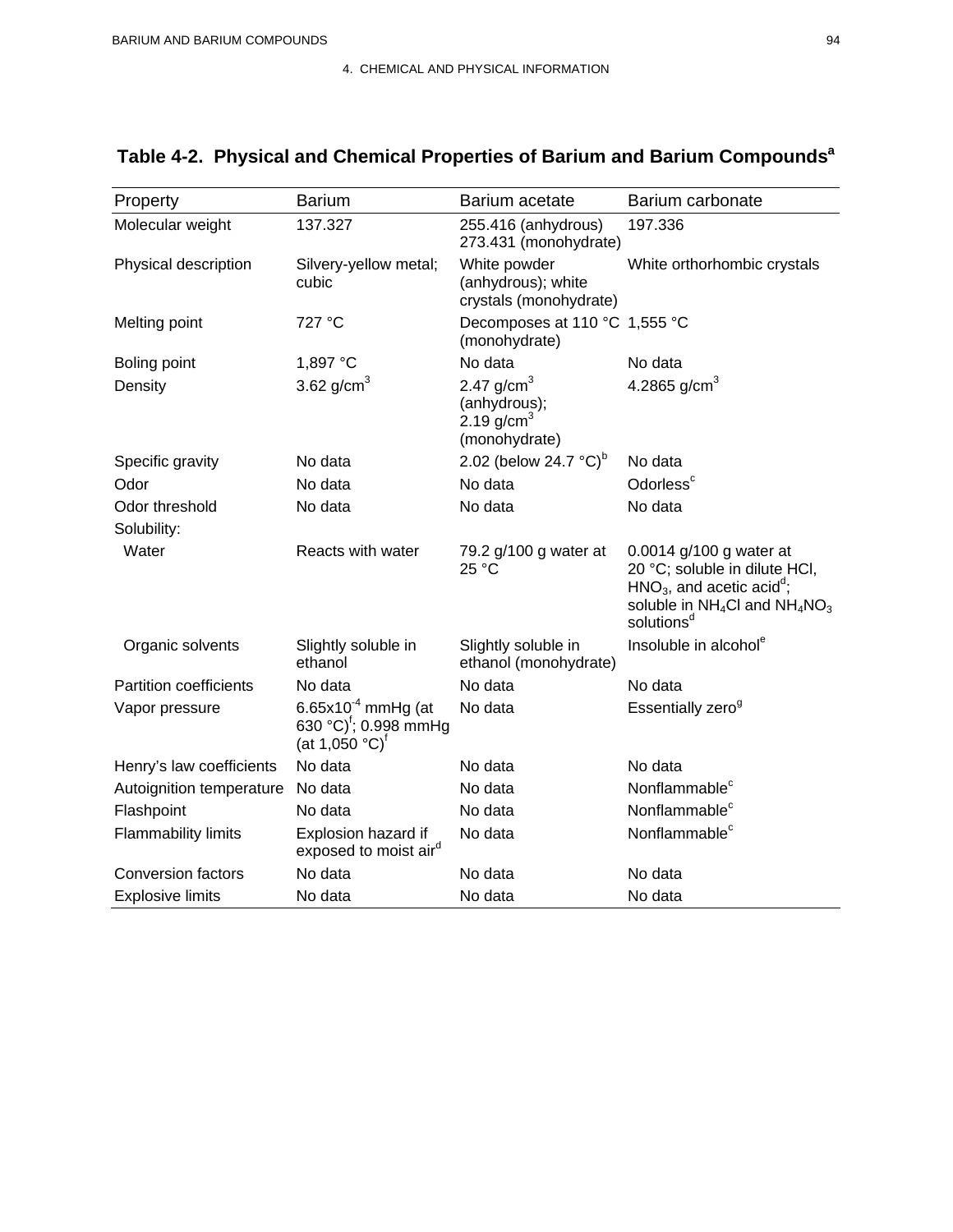| Property                      | Barium chloride                                                                                        | Barium cyanide                                                                               | Barium hydroxide                                                                                                  |
|-------------------------------|--------------------------------------------------------------------------------------------------------|----------------------------------------------------------------------------------------------|-------------------------------------------------------------------------------------------------------------------|
| Molecular weight              | 208.232 (anhydrous);<br>244.263 (dihydrate) $^{\circ}$                                                 | 189.361                                                                                      | 171.342 (anhydrous); 189.357<br>(monohydrate); 315.464<br>(octahydrate)                                           |
| Physical description          | White hygroscopic<br>orthorhombic crystals<br>(anhydrous); white<br>monoclinic crystals<br>(dihydrate) | White crystalline<br>powder                                                                  | White powder (anhydrous,<br>monohydrate); white<br>monoclinic crystals<br>(octahydrate)                           |
| Melting point                 | 962 °C (anhydrous);<br>decomposes at<br>approximately 120 °C<br>(dihydrate)                            | No data                                                                                      | 408 °C (anhydrous);<br>decomposes at 78 °C<br>(octahydrate)                                                       |
| <b>Boling point</b>           | 1,560 °C (anhydrous) No data                                                                           |                                                                                              | No data                                                                                                           |
| Density                       | 3.9 g/cm <sup>3</sup> (anhydrous); No data<br>3.097 $q/cm^{3}$<br>(dihydrate)                          |                                                                                              | 3.743 $g/cm3$ (monohydrate);<br>2.18 $g/cm3$ (octahydrate)                                                        |
| Specific gravity              | No data                                                                                                | No data                                                                                      | 4.495 (anhydrous) <sup>h</sup>                                                                                    |
| Odor                          | Odorless <sup>9</sup>                                                                                  | No data                                                                                      | No data                                                                                                           |
| Odor threshold                | No data                                                                                                | No data                                                                                      | No data                                                                                                           |
| Solubility:                   |                                                                                                        |                                                                                              |                                                                                                                   |
| Water                         | 37.0 g/100 g water at<br>25 °C                                                                         | 800 g/L (at 14 °C) <sup>e</sup>                                                              | 4.91 g/100 g water at 25 °C                                                                                       |
| Organic solvents              | Insoluble in ethanol<br>(dehydrate)                                                                    | 180 g/L (in 70% alcohol Soluble in methanol <sup>d</sup><br>at 14 $^{\circ}$ C) <sup>e</sup> |                                                                                                                   |
| <b>Partition coefficients</b> | No data                                                                                                | No data                                                                                      | No data                                                                                                           |
| Vapor pressure                | Essentially zero <sup>g</sup>                                                                          | No data                                                                                      | 0 mm Hg at 15 °C<br>(monohydrate) <sup>1</sup> ; 11.4 mm Hg<br>at 15 °C (water vapor<br>pressure of octahydrate)' |
| Henry's law coefficients      | No data                                                                                                | No data                                                                                      | No data                                                                                                           |
| Autoignition temperature      | No data                                                                                                | Nonflammable <sup>c</sup>                                                                    | No data                                                                                                           |
| Flashpoint                    | No data                                                                                                | Nonflammable <sup>c</sup>                                                                    | No data                                                                                                           |
| <b>Flammability limits</b>    | No data                                                                                                | Nonflammable <sup>c</sup>                                                                    | No data                                                                                                           |
| <b>Conversion factors</b>     | No data                                                                                                | No data                                                                                      | No data                                                                                                           |
| <b>Explosive limits</b>       | No data                                                                                                | No data                                                                                      | Explosive > 216 $^{\circ}$ C <sup>i</sup>                                                                         |

# Table 4-2. Physical and Chemical Properties of Barium and Barium Compounds<sup>a</sup>